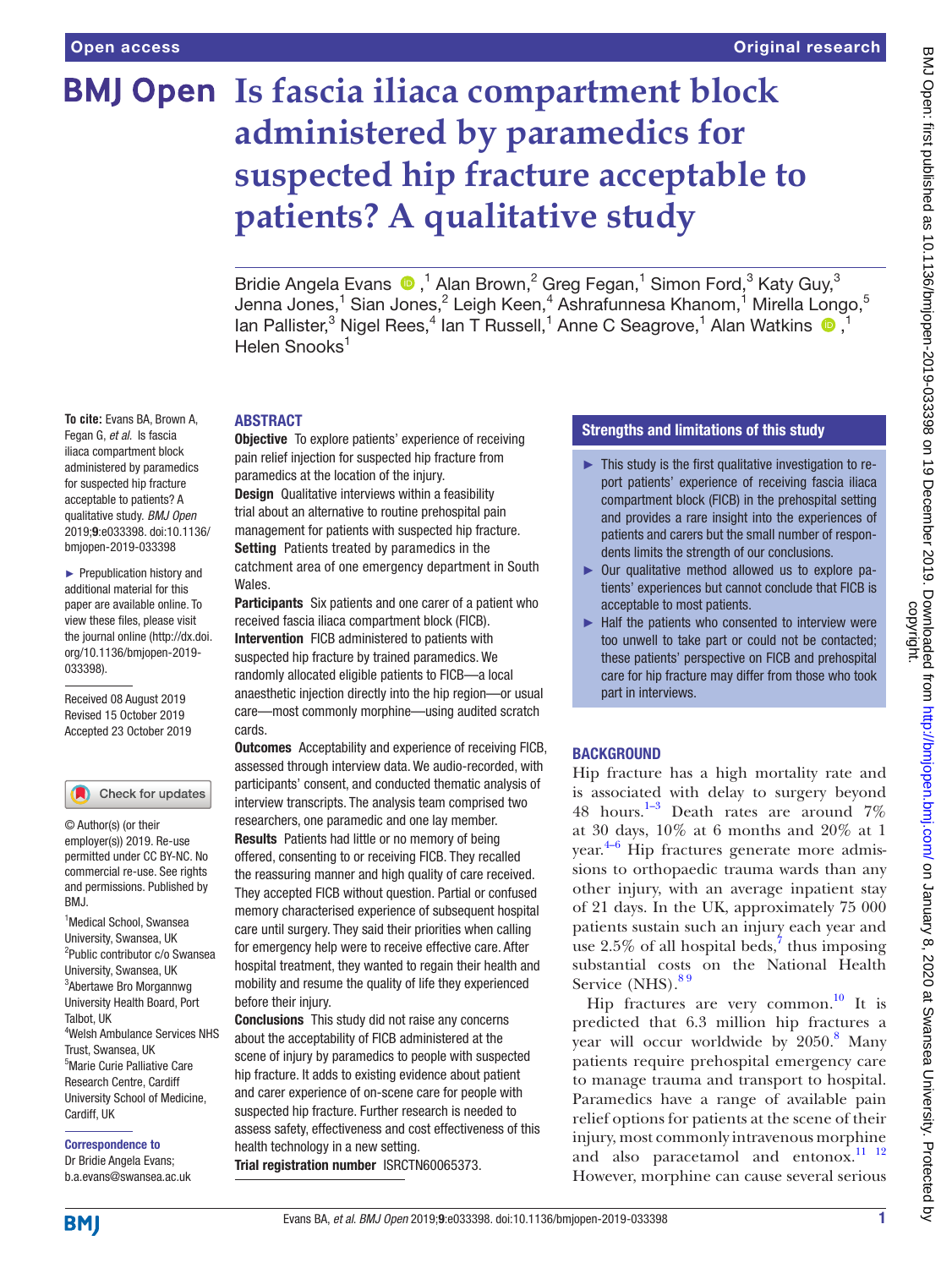side effects, including nausea, constipation, delirium and respiratory depression. These side effects may delay surgery, require the patient to need further treatment and worsen patient outcomes.<sup>[13](#page-4-6)</sup> Adequate pain relief for patients at the point of injury and during transport to hospital is a major challenge. Untreated pain will increase the neuro-hormonal stress response and the risk of delirium.<sup>14 15</sup> Up to 40% of patients with suspected hip fracture report inadequate or no prehospital pain management.<sup>11</sup>16-18</sup>

Fascia iliaca compartment block (FICB)—a local anaesthetic injection directly into the groin region—is routinely used in the emergency department by medical and, increasingly, nurse practitioners. It has equal pain relief to opioids and fewer side effects, potentially improving patient outcomes and length of hospital stay.[14 19–27](#page-4-7) The Association of Anaesthetists of Great Britain and Ireland supports delivery of FICB by trained non-medical health professionals[.28](#page-5-0) FICB could potentially be delivered prehospitally, by nurses<sup>29</sup> or paramedics.<sup>[30 31](#page-5-2)</sup>

Older people who sustain hip fractures often have comorbidities and are vulnerable to the side effects of opioids[.32 33](#page-5-3) These side effects may need ameliorating by further treatments. Avoiding opioids in this population may therefore reduce morbidity and length of stay in hospital and improve health-related quality of life. $34-40$ 

Although FICB may provide effective analgesia in the prehospital setting $30$  as well as reduce morphine, it was not known whether it would be acceptable to patients. We convened a multidisciplinary team including paramedics, anaesthetists, patients, carers, ambulance service managers and methodologists who advised on the rigorous planning and conduct of this study. We conducted a study to assess the feasibility of undertaking a fully powered multi centre pragmatic randomised trial to test the clinical and cost effectiveness of paramedics providing FICB as early pain relief at the scene of their injuries for patients who have fractured their hip.<sup>[19](#page-5-5)</sup> Within this feasibility study, we explored patients' experience of receiving FICB for suspected hip fracture. We wanted to explore patients' responses to being offered a local anaesthetic injection in their groin area, the location of the painful injury. We also wished to identify any effects on their experience of treatment and recovery. Appropriate and well-conducted qualitative research can make an important contribution to feasibility studies of randomised trials providing information on acceptability and practical implementation issues.<sup>41</sup>

In this paper, we report patient and carer experience of receiving paramedic-administered FICB for a suspected hip fracture.

#### **METHODS**

#### Setting and intervention

We carried out a feasibility trial of paramedic-administered FICB for suspected hip fracture, the rapid analgesia for prehospital hip disruption (RAPID) trial described in

our published protocol.<sup>31</sup> We recruited and trained 19 paramedics based at ambulance stations in the catchment area of one emergency department in South Wales to administer FICB to patients with suspected hip fracture. A participating emergency paramedic who attended a 999 call and identified a hip fracture in an eligible patient then used a scratchcard $42$  to randomly allocate the individual to receive FICB (if not contra-indicated) or usual care. Full RAPID results are available.<sup>[19](#page-5-5)</sup>

### Data collection and analysis

To explore patients' experiences of receiving FICB, we invited patients to take part in interviews, either face to face or over the telephone as they preferred. A paramedic research support officer (LK) visited patients in hospital or the community and sought informed consent in writing, usually within 10 working days of their injury. We sought written informed consent from carers if a patient preferred them being interviewed in their place. To enable patients and carers to make an informed decision, we provided information about the aim of the RAPID trial and what they could expect from taking part and answered any questions.

Interviews were carried out by BAE or II who are experienced qualitative researchers. The interview schedule is available in [online supplementary appendix 1.](https://dx.doi.org/10.1136/bmjopen-2019-033398) With participants' consent, we audio-recorded and transcribed discussions. Interviews lasted between 11 and 31 min and took place between 6 and 30 weeks after patients were attended by a paramedic and received FICB for their hip fracture.

We carried out thematic analysis. The analysis team included a lay member (SJ), paramedic research support officer  $(LK)$  and two researchers  $(BAE, \Pi)$ . They independently read transcripts and made notes before jointly discussing explicit and implicit ideas to develop themes. We looked for consistency between respondents and diverse views also. BAE coordinated discussions and prepared drafts, for critical review by the study team.<sup>[43](#page-5-9)</sup>

## Reporting

We report results according to themes identified in the data. We selected quotations to be representative of respondents' comments unless otherwise stated. We identify respondents as patient or carer and with a unique number (eg, Patient 78).

#### Public and patient involvement

Lay members (SJ and AB) with experience and knowledge of hip fractures and emergency care contributed to developing, undertaking and disseminating all aspects of the research during the RAPID feasibility study. They were research co-applicants and also active members of the multidisciplinary trial management group. This group, made up of co-applicants and study advisors, included paramedics, anaesthetists, ambulance service managers, patients, carers, methodologists and research staff, and was responsible for trial implementation. SJ also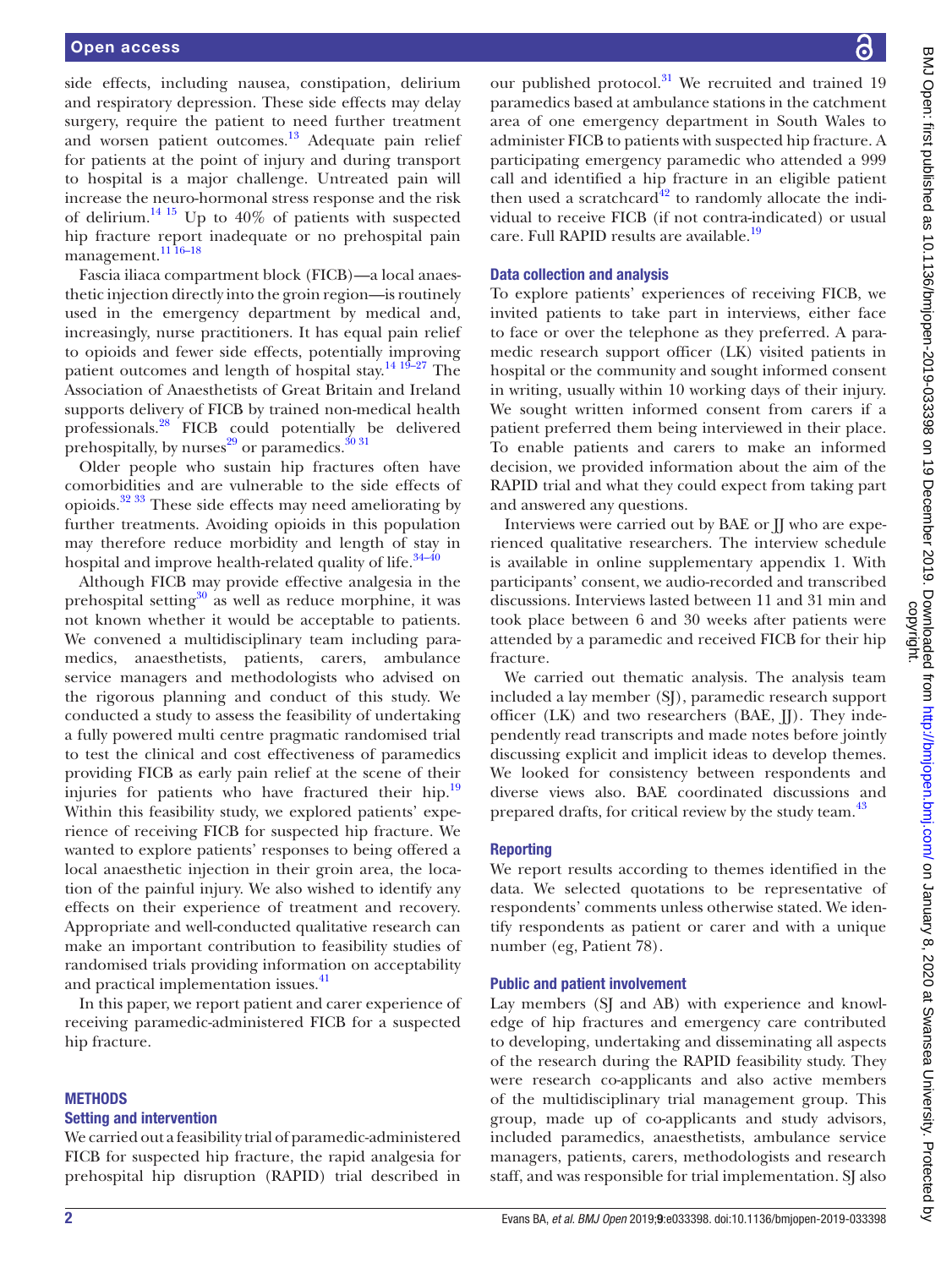analysed all interviews, developing themes, guiding interpretation and reviewing draft results with BAE, JJ and LK. These were then reported back to the trial management group for comment and synthesis in the full study findings. We supported our lay members to collaborate as equal members of the research team throughout. In addition we recruited lay members to the independent trial steering committee.<sup>44</sup>

## **RESULTS**

Of the 13 RAPID participants who received FICB and consented to interview, we interviewed six patients and one daughter who was present when her mother received FICB. When contacted to arrange the interview, two people said they were too sick to take part, and we could not contact the other four. One respondent requested a face to face interview at home (Patient 14) while the remainder asked to talk over the telephone.

We identified three themes relating to care received and experiences of paramedic-administered FICB which were consistent across respondents.

## Memories of receiving pain management from ambulance teams

Most respondents said they could not clearly remember being treated by the paramedics or receiving pain relief. After making an emergency call, respondents said they waited for between half an hour and 6 hours for an ambulance to arrive. In all cases, their overriding memory was of extreme pain and desperation for it to be eased.

I can't really remember exactly what was happening because I was in so much pain. I think somebody gave me something to ease the pain…whatever they did for me, it eased that terrific pain. (Patient 111)

Some respondents vaguely recalled being offered pain relief and the paramedics suggesting they could try a new drug to make them feel better.

I think he asked me if I would go into this scheme and I have a feeling that they asked me that and I know I said yes to something. And he gave me an injection and that was fine. I don't even remember going into the hospital. (Patient 64)

The daughter, whose memory was also dominated by her mother's distress and who recalled little detail, said she agreed to her mother receiving an injection because she wanted her to be more comfortable. Just one respondent remembered being offered FICB. He said he consented because the paramedic suggested it would enable them to carry him to the ambulance in a chair through the front door rather than pass him by stretcher through a window. He recalled how the paramedic carried out the process and when they were able to move him.

On top of my inner leg, he searched a while and put a few marks and said 'right, I'll inject you now …and

we'll wait then we'll see if we can get you into a chair.' …We waited about quarter of an hour, twenty minutes before we attempted to go into the ambulance. With my good leg and then lifting me, I got in all right into a chair and into the ambulance. (Patient 78)

#### Trust in paramedic care

Respondents praised the care they received throughout the time they were attended by paramedics as *'perfect'* (P78), *'fabulous'* (P61); they were *'absolutely charming'* (P64), *'miracle workers'* (C68), *'lovely' (P111*) and *'marvellous' (P41*). Their soothing, calm manner in difficult circumstances made respondents and families feel safe and reassured. Respondents appeared to have confidence in paramedics. By making an emergency call, they were seeking and anticipating the most appropriate treatment and best care.

Gentle…they've got a lot of time for you, they kept talking to her (respondent's mother), assuring her, they did everything they could (Carer 68)

Most respondents recalled a sensation or sound of a crack when they fell and suspected a major injury such as hip fracture. Respondents said they expected pain relief.

…the ambulance men came. And then I kept thinking, you know, a jab of morphine… (Patient 14)

If they recalled events well enough, they said they agreed to what was suggested by paramedics because they trusted them. None of the respondents had any concerns about receiving an injection near the area of injury.

They explained everything – the situation and the reason why, you know, did I want to try this and all this. I was glad to see them come in. It was perfect. I couldn't wish for better (Patient 78)

#### Regaining independence

Respondents' memories of ongoing treatment in hospital were inconsistent. Some reported they received further pain relief while waiting for surgery. One remembered receiving oral medication from a nurse because she felt unwell and nauseous for a time. No other patient recalled any side effects from the pain relief they were given. All said they had surgery on their injured hip within a few days of admission and generally stayed in hospital for between a week and fortnight. They recalled being encouraged to start walking within a day or 2 days after their surgery. Five respondents were discharged directly to their homes and two were moved to a rehabilitation hospital before discharge. They were keen to leave hospital because they wanted to start resuming normal life and recover the quality, which they measured in mobility, independence and undertaking social activities. None of them had fully regained their mobility when interviewed although most felt they were making progress towards recovery. Several respondents said they had fallen in the past, without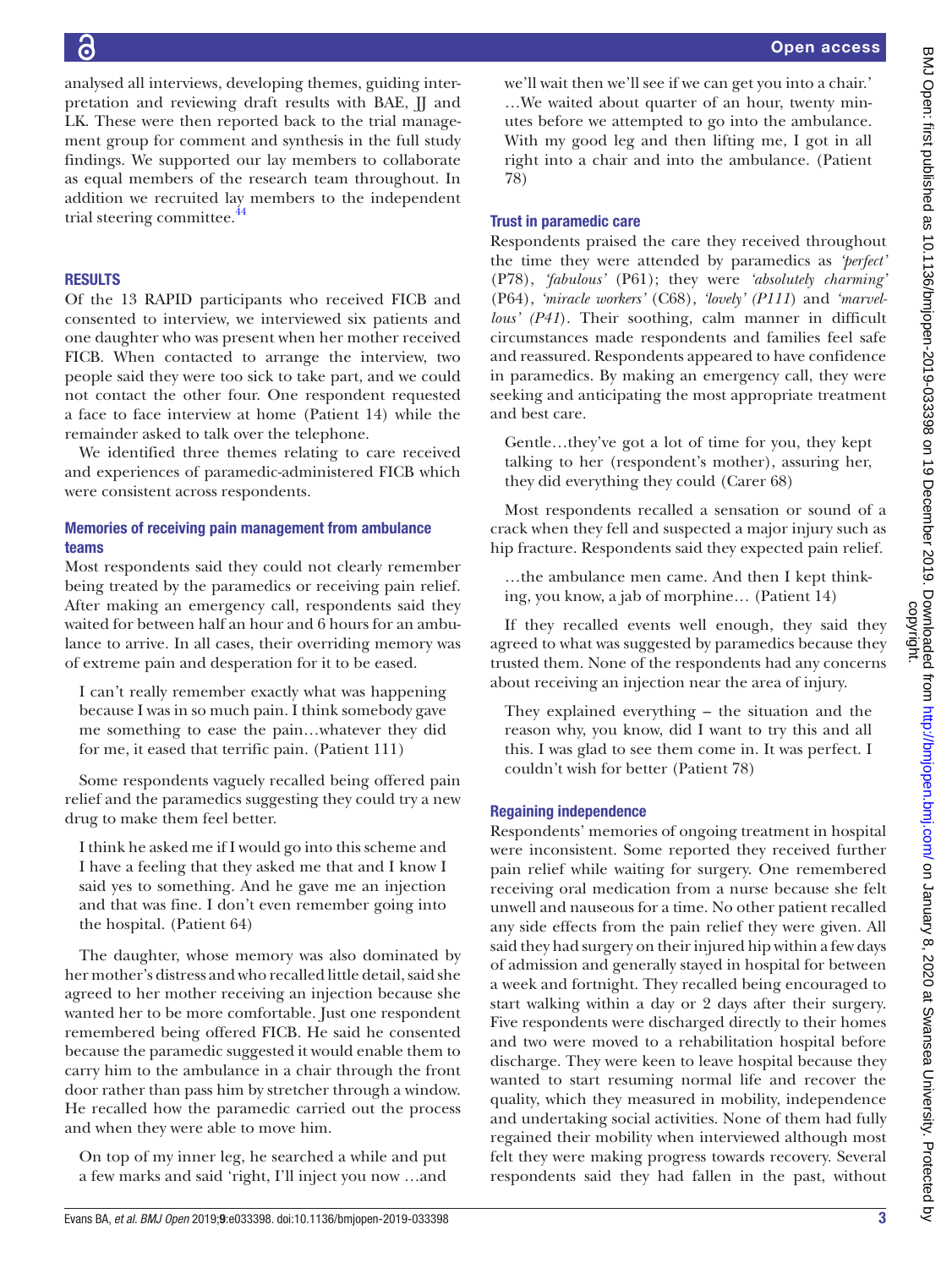obvious injury, or had other health conditions which they managed.

Sustaining a hip fracture had a major impact on respondents' physical and emotional well-being. Many said their confidence had been affected following their injury. They felt nervous or unsafe while walking and used a stick or Zimmer frame for support.

I've got to hold onto my Zimmer frame…I call it my friend, for the minute, but one day it will go…I'm frightened you see, just in case I fall over again and do my hip in again (Patient 41)

Several respondents had been very active before their fall and they found their reduced mobility was unwelcome. They said they felt frustrated by the change. Family had provided extra support and some reported having received home-based care and aids such as handrails in their homes. They said they measured their progress by achievements such as walking to the car and climbing the stairs. The accident disrupted other healthcare such as delaying cataract surgery.

## **DISCUSSION**

#### Summary of findings

Patients had little or no memory of being offered, consenting to or receiving FICB from a paramedic to manage pain associated with hip fracture. They recalled the reassuring and calm manner and high quality of care given by paramedics. They had expected and wished for pain relief as part of their prehospital care and experienced relief when this was given. They accepted FICB, injected in the hip area, without question. Partial and confused memory characterised their experience of subsequent hospital care until surgery. All respondents continued to have limited mobility following discharge from hospital.

#### Strengths and limitations

As in any qualitative study, patients who were unwilling or unable to take part in these interviews may have had a different perspective on the acceptability of FICB and also other experiences of prehospital care and pain management. This was a small sample, limiting us to study acceptability of FICB to selected patients. However, there was strong consistency across respondents' experiences of treatment for hip fracture. This was an older cohort and their poor recall may have been due in part to their age and possible frailty and also to the time since the injury. Patients' ability to recall pain is known to be variable.<sup>[45](#page-5-11)</sup> However, the sample is typical of the older population with capacity who experience hip fracture and require prehospital care and conveyance to hospital. One respondent was a carer but also exhibited poor recall of the treatment provided by paramedics, perhaps owing to the stress of the emergency event. The only male respondent was the only one to remember FICB and clearly consent to it. This study does not consider whether men and women in

this age group have different criteria for acceptability of an injection in the groin area.

Another strength of this study is the broad perspective which our multidisciplinary team brought, in particular to analysis and the whole study generally. Our qualitative analysis team comprised two researchers, a patient and a paramedic. Our qualitative work within this feasibility study enabled us to inform future research by exploring implementation issues.<sup>[41](#page-5-6)</sup>

#### Implications for practice

This is the first study investigating prehospital administration of FICB from the perspective of patients presenting with suspected hip fracture. We believe it may also be the first study reporting patient experience of any other nerve block for pain management. Patients' perspectives are vital when exploring use of new techniques for delivering health and social care.<sup>46</sup> Qualitative methods enable in-depth investigation of patients' views and experiences to provide a good understanding of how innovations in health technology and delivery can affect patients and also any unforeseen negative consequences. $47$  We found that hip fracture patients had very limited memory of their care and treatment and wanted to regain mobility and independence after surgery for their injury. The quality of care, reassurance and administration of pain management was more important to patients than the mechanism of delivering the intervention. Patient experience of prehospital care is known to be enhanced by the manner in which they are treated, so that emotional and social needs are attended to alongside physical ones<sup>[48](#page-5-14)</sup> and patients feel reassured.<sup>49</sup> Effective communication by paramedics reduces fear and enhances psychological well-being. Intonation and manner, suggesting kindness, is a priority for patients receiving emergency care. Managing the distress of family members in a thoughtful and considered way also contributes to the patient's positive experience of prehospital care.<sup>50</sup> In addition, patient satisfaction increases when paramedics are able to resolve the problem and meet the patient's expectations of care.<sup>[51](#page-5-17)</sup> Effective pain management, which is a patient priority in hip fracture and other traumatic emergencies, $^{17}$  $^{17}$  $^{17}$  is therefore of high importance. $52$ 

## Implications for research

Patients' lack of memory of emergency care illustrates the challenges of ensuring high ethical standards when seeking consent from patients to take part in research about prehospital care. In this study, we gained ethical approval to seek consent to participation in research more than a week after the emergency event. We judged that truly informed consent to participate in research cannot be given in the emotional and distressing circumstances of physical trauma because it adds to the burden expe-rienced by patients and carers.<sup>[53](#page-5-19)</sup> Around 10 days later, we followed normal research consent processes when patients were visited by a research nurse who discussed the study and provided written materials. Research ethics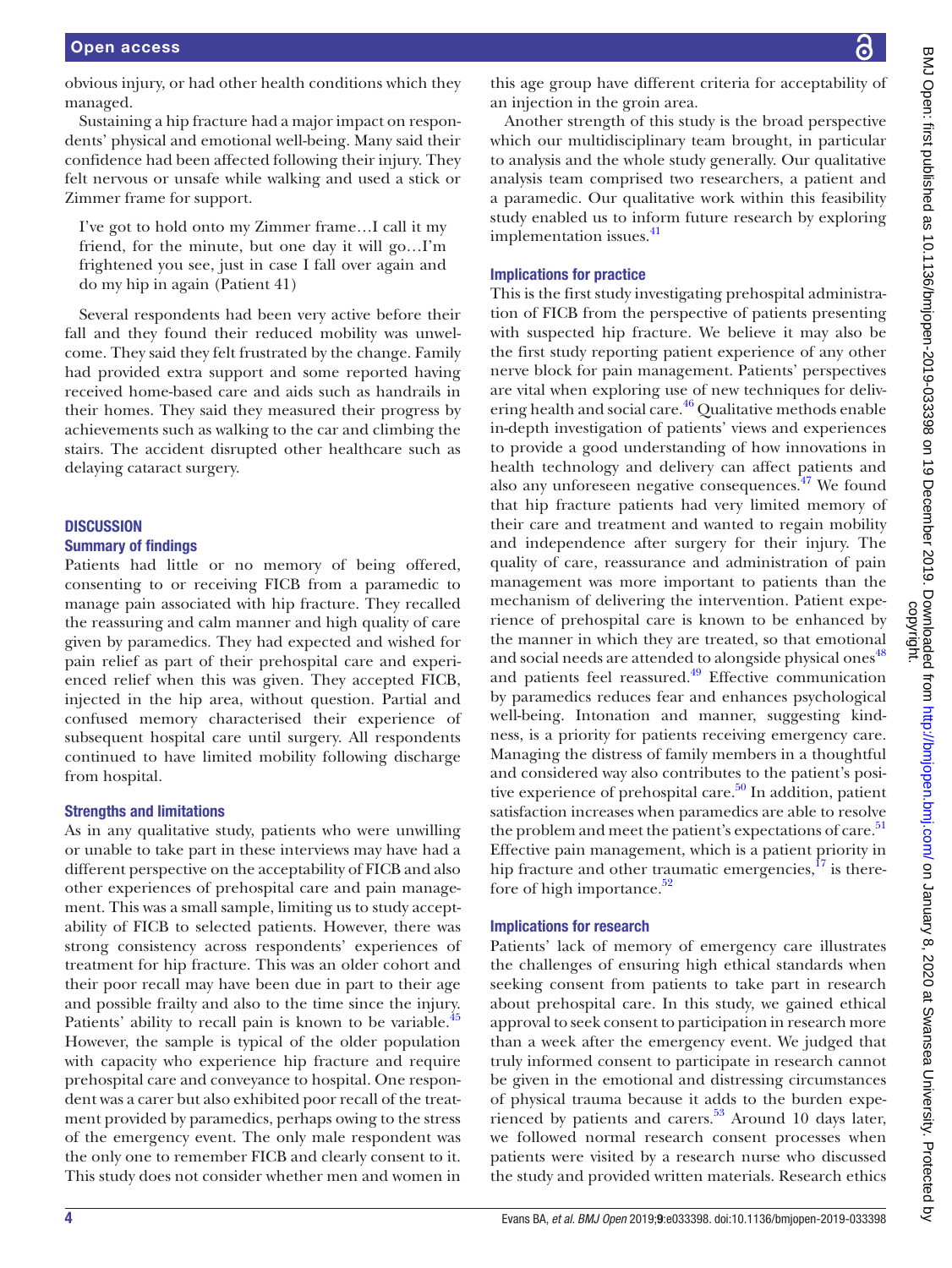committees consider that this approach is less stressful and gives more time for potential participants to consider taking part in research.<sup>54–56</sup> Gaining consent from patients to participate in prehospital research must recognise the cognitive effect of emergency care.<sup>57</sup> Patients' inability to remember the emergency clearly reinforces the argument that they are unable to give truly informed consent when experiencing the emotional and physical trauma of a crisis. This is particularly relevant for older patients, in considerable pain, likely to be frail and possibly experiencing cognitive confusion. But we report that a carer, the daughter of an older patient, also experienced poor recall, highlighting the disruptive nature of trauma for people of any age. Our experience contributes to the debates about ethical standards in prehospital research.

#### Interpretation and further research

6

This study suggests that patients with suspected hip fracture prioritise effective and reassuring care from a paramedic and also resuming normal life after hospital treatment. FICB is a safe and effective pain management for hip fracture in hospital allowing reduced morphine administration and potentially fewer side effects.<sup>[20 23 58 59](#page-5-22)</sup> It can also be administered by paramedics at the scene of injury although evidence of effectiveness in this setting is lacking.<sup>[19 29 30 58](#page-5-5)</sup> The RAPID study has demonstrated that paramedics are willing and able to administer FICB to patients with suspected hip fracture before ambulance transport to hospital. $60$  This study did not raise any concerns about the acceptability of FICB to patients and families for managing prehospital trauma. Our interview findings that patients have limited memory of prehospital treatment helps us to understand the challenges of recording outcomes about pain experience. Results also indicate patient priorities concerning regaining normal home life and independence.<sup>[61 62](#page-5-24)</sup>

Further research is now needed to assess safety, clinical and cost effectiveness of this intervention, including patients' length of hospital stay, satisfaction with care and subsequent health-related quality of life. Having demonstrated that a randomised trial of FICB is feasible and met our predefined progression criteria<sup>19</sup> we propose a fully powered multi-centre randomised controlled trial. This will provide an opportunity to evaluate whether FICB is clinically effective and safe for patients and is cost effective for the NHS. This reflects the wider NHS strategy to provide the right care to the patient and improve the effectiveness and efficiency of patient journeys to and through hospital. $63$ 

Acknowledgements We thank the patients and their families who took part in interviews about their experiences and all the paramedics who volunteered to take part in RAPID. We thank the members of the trial steering committee: Chris Foy (Chair and Statistician, Gloucestershire Hospitals NHS R&D Service); Tim Coats (Professor of Emergency Medicine, University of Leicester); Matt Costa (Professor of Orthopaedic Trauma Surgery, Oxford University and John Radcliffe Hospital); Philip Bell (Lay Member) and Graham McLelland (Research Paramedic, North East Ambulance Service). We also thank Emma Baker and Carys Evans for their hard work as project administrators throughout this feasibility study.

Contributors BAE drafted the manuscript with editorial input from all authors—AB, JJ, GF, SF, KG, SJ, LK, AK, ML, IP, NR, ACS, ITR, AW, HS. BAE led qualitative analysis with JJ, SJ and LK. The research idea was conceived and developed by NR, IP and SF, with methodological advice from GF, HS and ITR. All authors read and approved the final manuscript.

Funding Health and Care Research Wales, part of the Welsh Government, funded RAPID through their Research for Patient and Public Benefit (RfPPB) stream (1003).

Patient consent for publication Not required.

Ethics approval We gained ethical approval from the Wales Research Ethics Committee 6 (reference 15/WA/0439). All respondents gave informed consent in writing to participate in this study.

Provenance and peer review Not commissioned; externally peer reviewed.

Data availability statement All data relevant to the study are included in the article.

Open access This is an open access article distributed in accordance with the Creative Commons Attribution Non Commercial (CC BY-NC 4.0) license, which permits others to distribute, remix, adapt, build upon this work non-commercially, and license their derivative works on different terms, provided the original work is properly cited, appropriate credit is given, any changes made indicated, and the use is non-commercial. See: [http://creativecommons.org/licenses/by-nc/4.0/.](http://creativecommons.org/licenses/by-nc/4.0/)

#### ORCID iDs

Bridie Angela Evans <http://orcid.org/0000-0003-0293-0888> Alan Watkins<http://orcid.org/0000-0003-3804-1943>

#### <span id="page-4-0"></span>**REFERENCES**

- 1 Moran CG, Wenn RT, Sikand M, *et al*. Early mortality after hip fracture: is delay before surgery important? *[J Bone Joint Surg Am](http://dx.doi.org/10.2106/JBJS.D.01796)* 2005;87:483–9.
- Simunovic N, Devereaux PJ, Sprague S, et al. Effect of early surgery after hip fracture on mortality and complications: systematic review and meta-analysis. *[CMAJ](http://dx.doi.org/10.1503/cmaj.092220)* 2010;182:1609–16.
- National Institute for Health and Care Excellence. Hip fracture: the management of hip fracture in adults (NICE clinical guideline 124) 2017.
- <span id="page-4-1"></span>4 Royal College of Physicians. *National hip fracture database annual report 2018*. London: RCP, 2018.
- 5 Hannan EL, Magaziner J, Wang JJ, *et al*. Mortality and locomotion 6 months after hospitalization for hip fracture: risk factors and riskadjusted hospital outcomes. *[JAMA](http://dx.doi.org/10.1001/jama.285.21.2736)* 2001;285:2736–42.
- 6 Mundi S, Pindiprolu B, Simunovic N, *et al*. Similar mortality rates in hip fracture patients over the past 31 years. *[Acta Orthop](http://dx.doi.org/10.3109/17453674.2013.878831)* 2014;85:54–9.
- <span id="page-4-2"></span>7 Callear J, Shah K. Analgesia in hip fractures. do fascia-iliac blocks make any difference? *[BMJ Qual Improv Rep](http://dx.doi.org/10.1136/bmjquality.u210130.w4147)* 2016;5.
- <span id="page-4-3"></span>8 Friedman SM, Mendelson DA. Epidemiology of fragility fractures. *[Clin](http://dx.doi.org/10.1016/j.cger.2014.01.001)  [Geriatr Med](http://dx.doi.org/10.1016/j.cger.2014.01.001)* 2014;30:175–81.
- Healthcare Quality Improvement Partnership. National hip fracture database 2015.
- <span id="page-4-4"></span>10 Herron J, Hutchinson R, Lecky F, *et al*. The impact of age on major orthopaedic trauma: an analysis of the United Kingdom trauma audit research network database. *[Bone Joint J](http://dx.doi.org/10.1302/0301-620X.99B12.BJJ-2016-1140.R2)* 2017;99-B:1677–80.
- <span id="page-4-5"></span>11 Holdgate A, Shepherd SA, Huckson S. Patterns of analgesia for fractured neck of femur in Australian emergency departments. *[Emerg](http://dx.doi.org/10.1111/j.1742-6723.2009.01246.x)  [Med Australas](http://dx.doi.org/10.1111/j.1742-6723.2009.01246.x)* 2010;22:3–8.
- 12 Association of Ambulance Chief Executives & Joint Royal Colleges Ambulance Liaison Committee. *Uk ambulance services clinical practice guidelines*. Class Publishing, Bridgwater, 2013.
- <span id="page-4-6"></span>13 Chaudet A, Bouhours G, Rineau E, *et al*. Impact of preoperative continuous femoral blockades on morphine consumption and morphine side effects in hip-fracture patients: a randomized, placebo-controlled study. *[Anaesth Crit Care Pain Med](http://dx.doi.org/10.1016/j.accpm.2015.07.004)* 2016;35:37–43.
- <span id="page-4-7"></span>14 Abou-Setta AM, Beaupre LA, Rashiq S, *et al*. Comparative effectiveness of pain management interventions for hip fracture: a systematic review. *[Ann Intern Med](http://dx.doi.org/10.7326/0003-4819-155-4-201108160-00346)* 2011;155:234–45.
- 15 Sahota O, Rowlands M, Bradley J, *et al*. Femoral nerve block intervention in neck of femur fracture (FINOF): study protocol for a randomized controlled trial. *[Trials](http://dx.doi.org/10.1186/1745-6215-15-189)* 2014;15:189.
- 16 McEachin CC, McDermott JT, Swor R. Few emergency medical services patients with lower-extremity fractures receive prehospital analgesia. *[Prehosp Emerg Care](http://dx.doi.org/10.1080/10903120290938030)* 2002;6:406–10.
- <span id="page-4-8"></span>17 Simpson PM, Bendall JC, Tiedemann A, *et al*. Provision of out-ofhospital analgesia to older fallers with suspected fractures: above